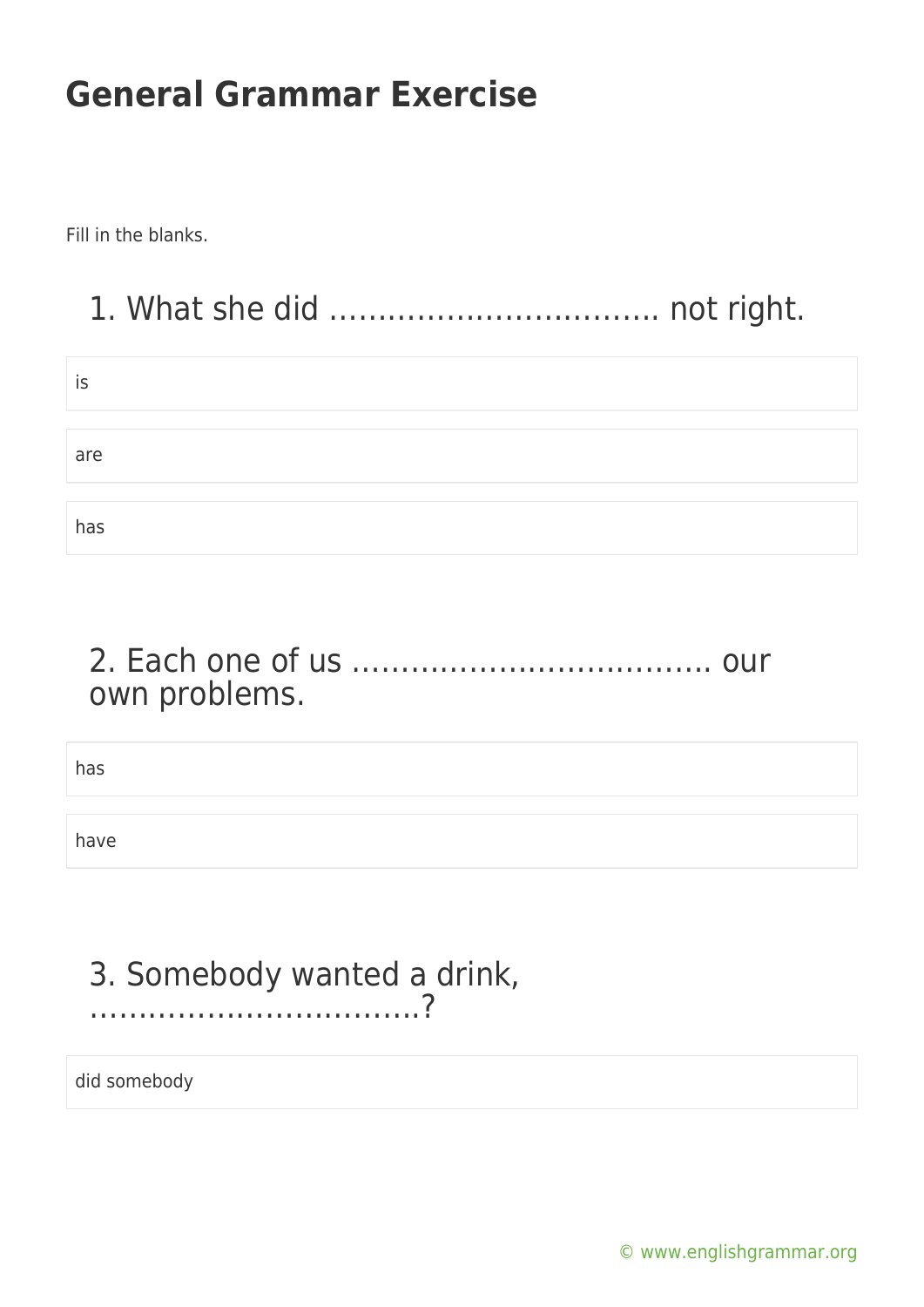didn't somebody did they didn't they

# 4. Every one of the guests ………………………….. arrived.

| has    |  |
|--------|--|
| have   |  |
| lying. |  |
|        |  |

rightly

right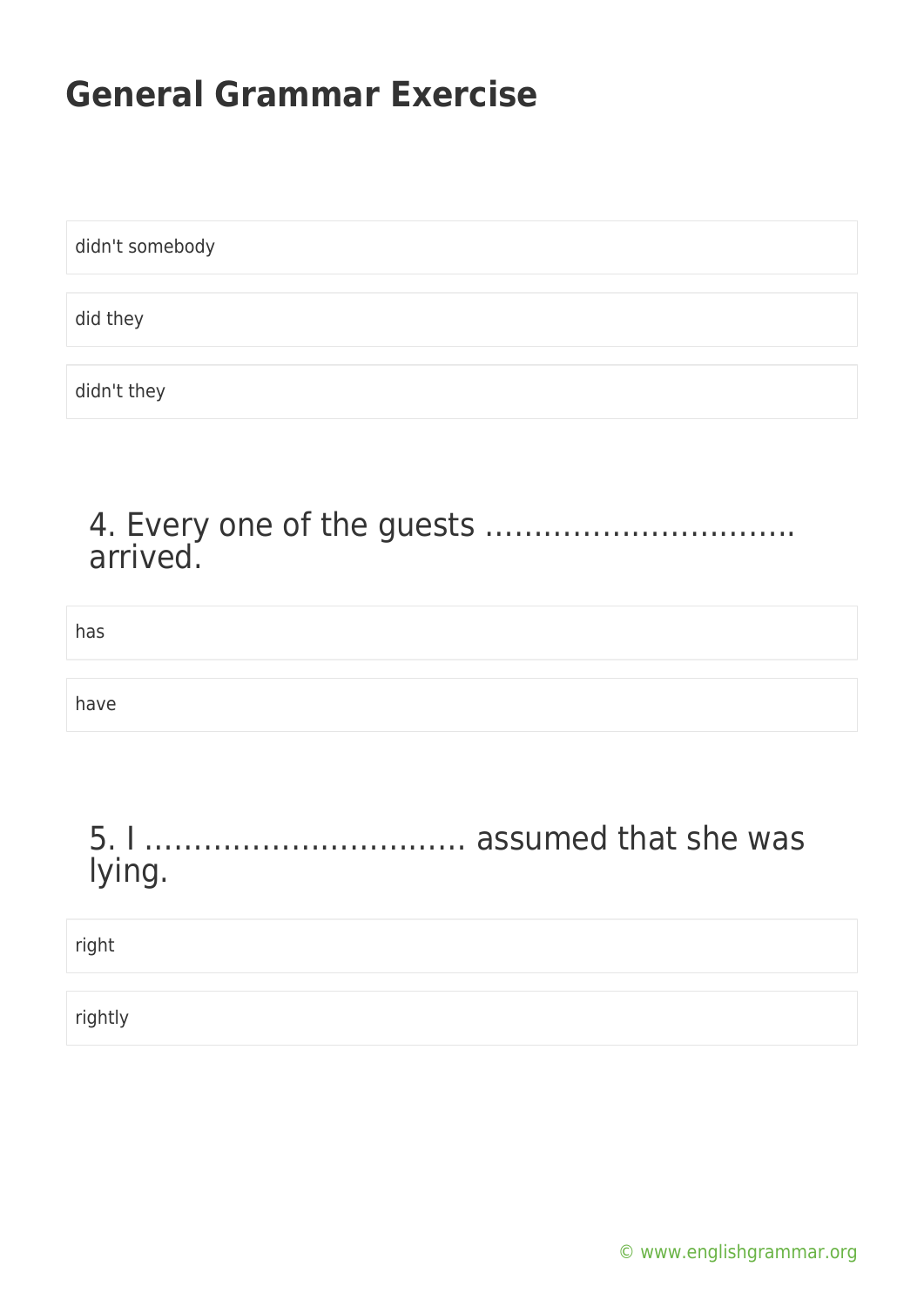#### 6. He is ……………………………… not the right person for this job.

| certain   |
|-----------|
| certainly |
|           |
| That      |
| Which     |
| What      |

#### 8. 'Where is Shyam?' 'He ……………………………… to the library.'

has gone

went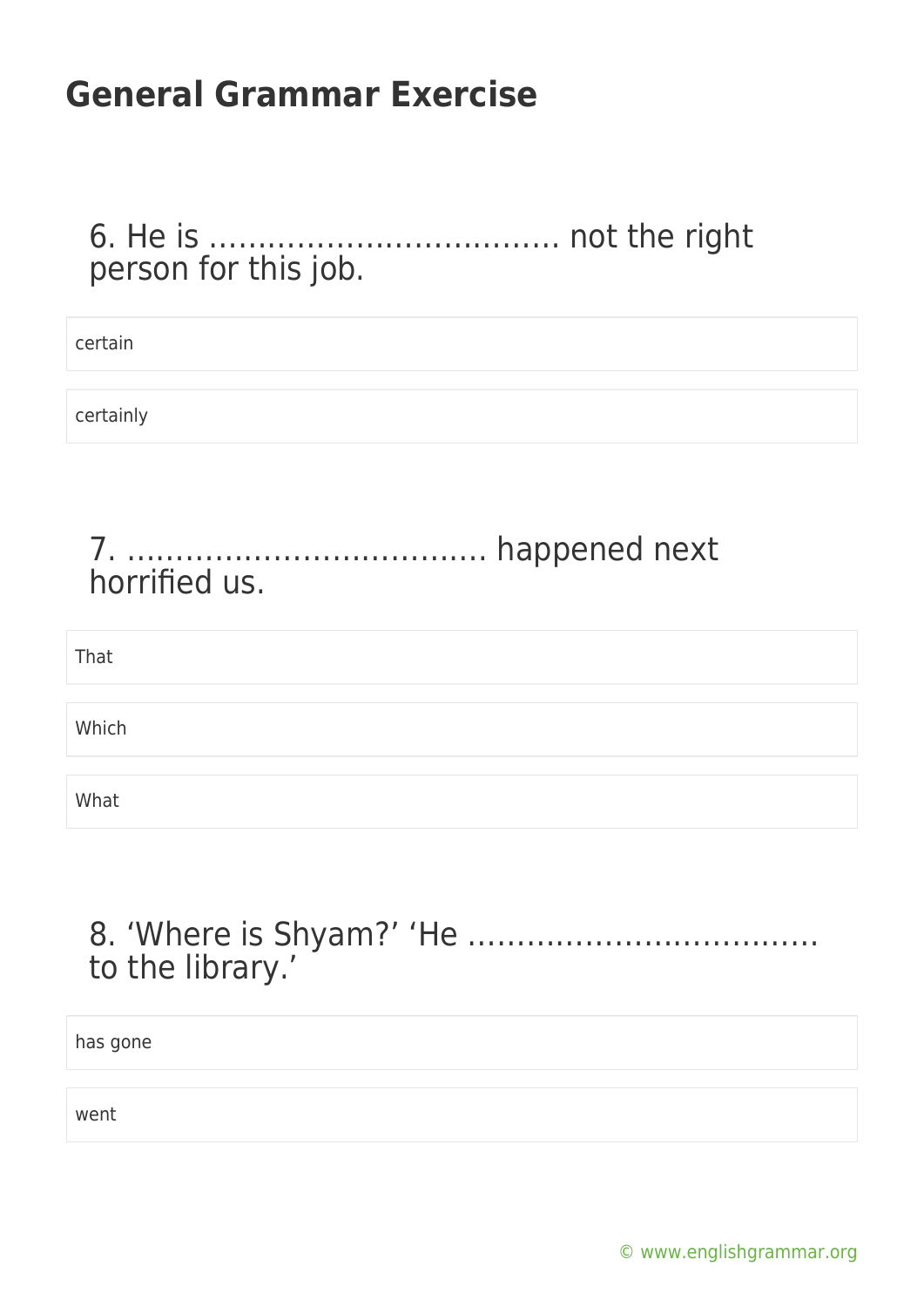has been

#### 9. Has the postman already …………………………………?

| been |  |  |
|------|--|--|
| went |  |  |
| go   |  |  |

#### 10. Albert Einstein is regarded ……………………………. the greatest scientist of all times.

as

like

# 11. Considered ………………………….. a whole, the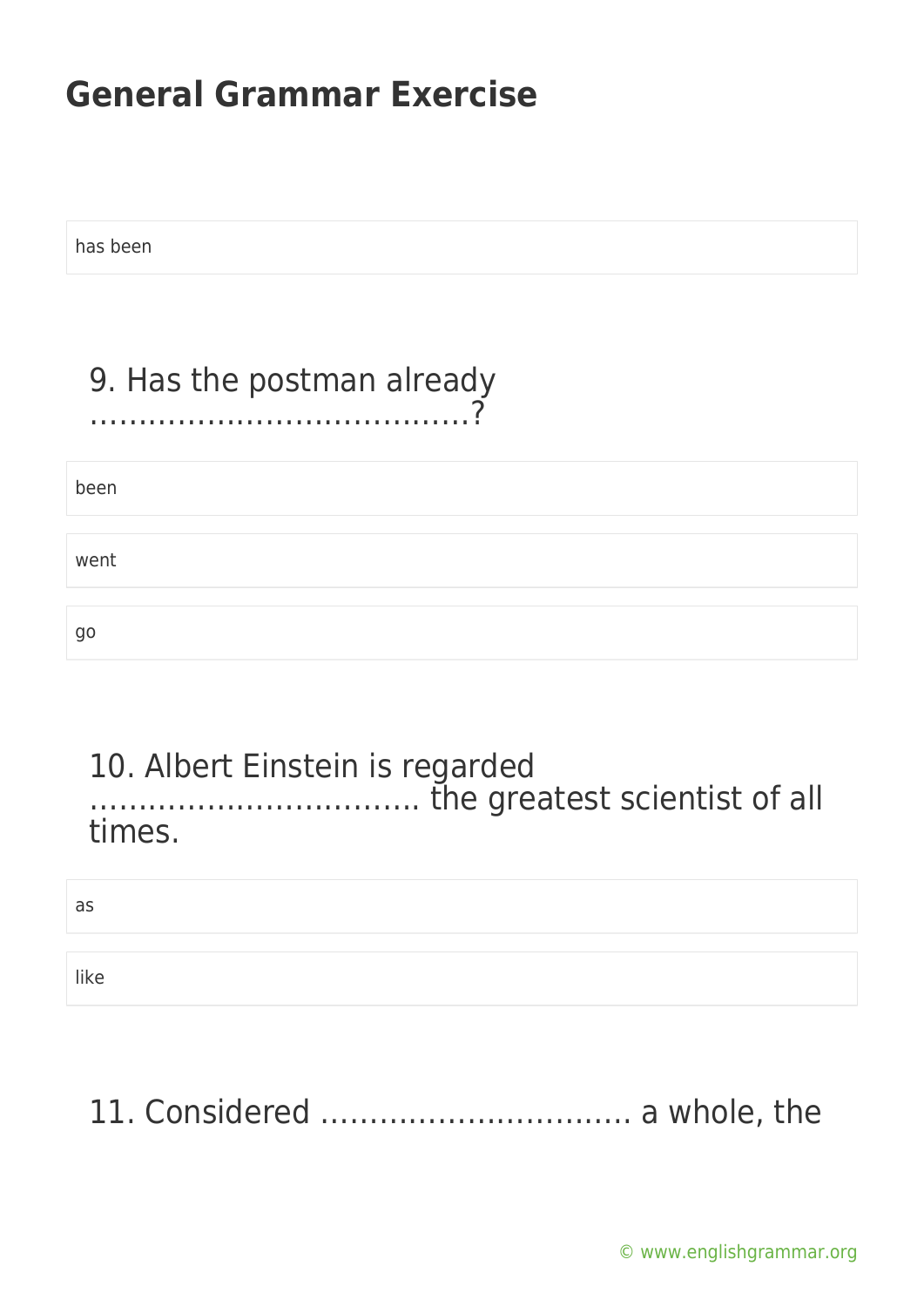#### project isn't a waste of money.

| . .                            |
|--------------------------------|
| <b>STATE</b><br>۰.<br>v<br>. . |
|                                |

like

### 12. Strong ………………………… he was, he could not beat his opponent.

though

as

Either could be used here

#### Answers

What she did is not right. Each one of us has our own problems. Somebody wanted a drink, didn't they? Every one of the guests has arrived. I rightly assumed that she was lying. He is certainly not the right person for this job.